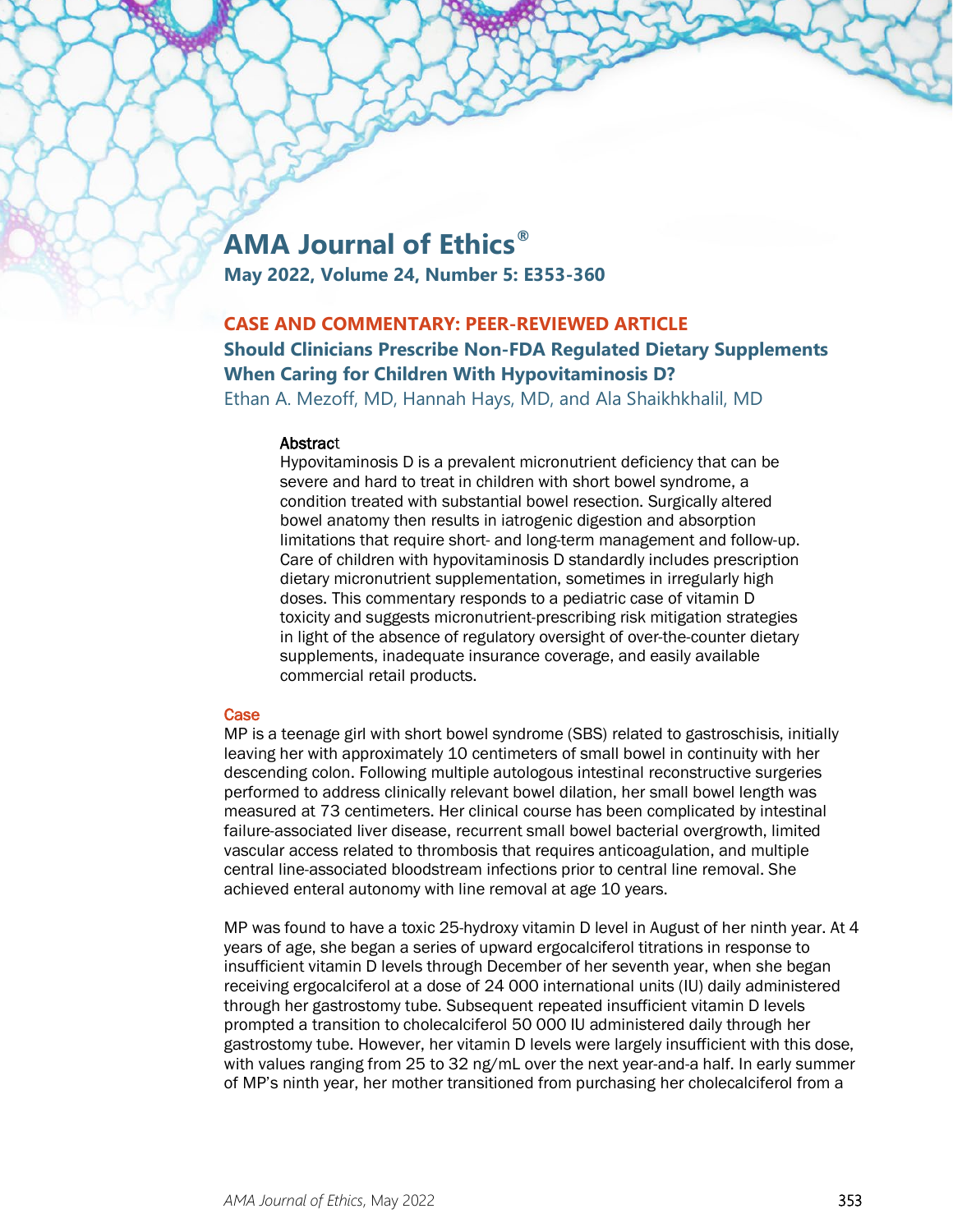local pharmacy to purchasing it from a large e-commerce platform due to insurance coverage barriers that lead to a high out-of-pocket cost. Following this transition, MP's 25-hydroxy vitamin D level rose beyond the upper limit of detection, from 30 ng/mL to greater than 155 ng/mL (see Figure). MP's serum calcium was normal (9.2 mg/dL). Supplementation was discontinued and monthly vitamin D levels were obtained. Vitamin D supplementation was resumed, with cholecalciferol 10 000 IU administered twice daily and purchased through a local pharmacy.





#### **Commentary**

Pediatric intestinal failure (IF) occurs when bowel digestive and absorptive function is insufficient to meet the demands of a growing body. Pediatric SBS is a heterogenous disorder resulting from extensive small bowel resection in the setting of primary bowel pathologies such as necrotizing enterocolitis and gastroschisis. Pediatric SBS is the most common cause of IF. The remnant bowel undergoes a process of physiologic adaptation over a period of years, increasing gut function and permitting the achievement of enteral autonomy in most patients, although the loss of key areas of the gut can be felt through the remainder of the child's life. Hypovitaminosis D is a prevalent micronutrient deficiency that can be severe and hard to treat in children with SBS.

#### Vitamin D Deficiency in SBS

Micronutrient deficiency is common in IF, including deficiencies of fat-soluble vitamins, copper, and iron.1,2,3 These deficiencies risk metabolic bone disease, infection, anemia, thrombosis, demyelinating disease, growth failure, and more.4,5,6,7,8 Programs that care for children with SBS typically monitor vitamin and mineral levels.9 Vitamin D inadequacy is among the most common findings, with a prevalence of 20% to 42% during the months-to-years-long process of weaning from parenteral nutrition and of 30% to 68% after achievement of enteral autonomy.1,2,10

Vitamin D, a fat-soluble vitamin also referred to as calciferol, primarily promotes calcium absorption from the gut and facilitates bone mineralization for growth and strength.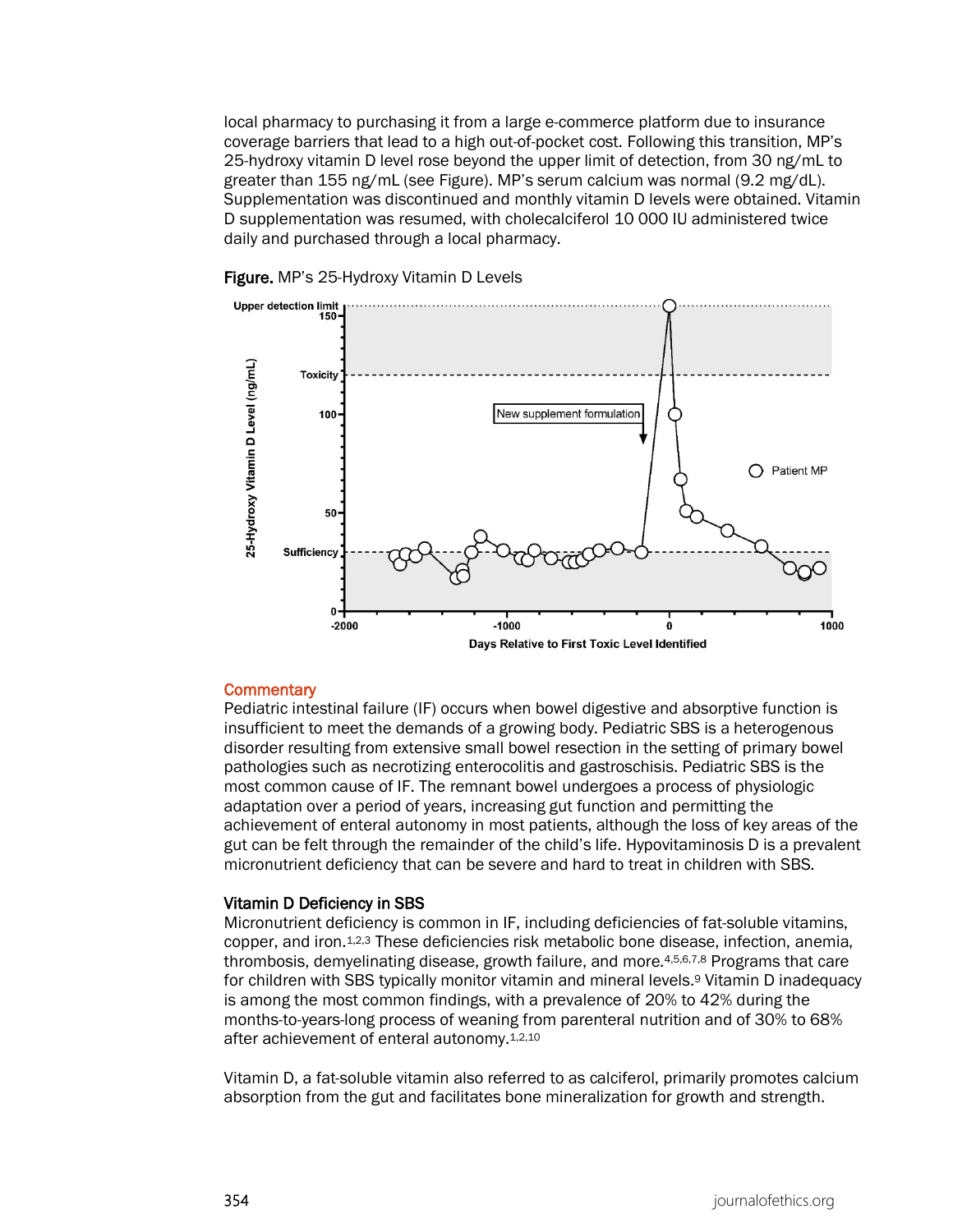Vitamin D deficiency is associated with metabolic bone diseases such as rickets and osteomalacia, signs and symptoms of which include delayed growth, delayed acquisition of motor skills, bony pain, and muscular weakness.11 Vitamin D has additional roles in many organ systems, and hypovitaminosis D increases risk of many diseases.<sup>12</sup>

The achievement of nutritional sufficiency in patients with SBS through enteral supplementation is challenging due to malabsorption, decreased intestinal mass, and incomplete or absent coverage of supplementation costs. Thus, the high prevalence of hypovitaminosis D in patients with SBS supports the need for a systematic approach to supplementation, often employing doses higher than those used in other populations.<sup>13</sup> Vitamin D supplementation can be in the form of ergocalciferol (D2) or cholecalciferol (D3). Supplements can be prescribed or obtained over the counter (OTC), with estimates of out-of-pocket costs ranging from \$12 to \$70 per month or more depending on dose and preparation (eg, liquid).14,15 Heightened testing needs are also costly.16

In 2020, the Intestinal Rehabilitation and Nutrition Support Center at Nationwide Children's Hospital cared for 165 patients with SBS. Of these, 142 (86%) were supplemented with vitamin D with a median dose of 10 000 IU per day, with a range of 200 IU to 100 000 IU per day (E. A. Mezoff, MD, and R. Lee, unpublished data, 2020). Of note, the recommended dietary allowance (RDA) for vitamin D in children is 600 IU per day.17

Toxicity of vitamin D leads to hypercalcemia and imbalance in the regulation of bone metabolism. Hypercalcemia can cause symptoms of toxicity that span the neurological, gastrointestinal, and renal systems.18 In this case, a child developed vitamin D toxicity in the context of a complex medical condition in which high doses were needed. While the need for such high doses of vitamin D is rare, the ethical and practical challenges of prescribing vitamin D and other unregulated dietary supplements (DS) apply to many patient populations.

#### Inconsistent Access to Vitamin D

Despite the essential physiologic function of vitamin D and the deleterious side effects of vitamin D deficiency, most vitamin D preparations are sold as OTC DS. Insurance companies frequently restrict access due to OTC status.19 Inconsistent insurance coverage of OTC vitamin D and out-of-pocket costs of these preparations raise health equity concerns. As described in the case, MP transitioned from a product purchased at the local pharmacy to one purchased from an e-commerce platform due to insurance coverage barriers that lead to a high out-of-pocket cost. Unfortunately, DS purchased on large e-commerce platforms may be unreliable, as manufacturers may seek to cut costs. An additional issue that arises in this example is that the local [pharmacy cannot be](https://journalofethics.ama-assn.org/article/what-does-good-pharmacist-physician-pain-management-collaboration-look/2020-08)  [contacted](https://journalofethics.ama-assn.org/article/what-does-good-pharmacist-physician-pain-management-collaboration-look/2020-08) to verify adherence, as can be done when a DS is prescribed and dispensed from a pharmacy.20

#### Absence of or Limited Regulation of Vitamin D Supplementation

In addition to concerns about toxicity, as in our case (MP fortunately remained asymptomatic), ineffective treatment that leads to persistent deficiency also poses an important risk to patients. Many DS contain micronutrients for which RDAs have not been determined, which can further complicate the issue of supplementation in the clinical and research setting.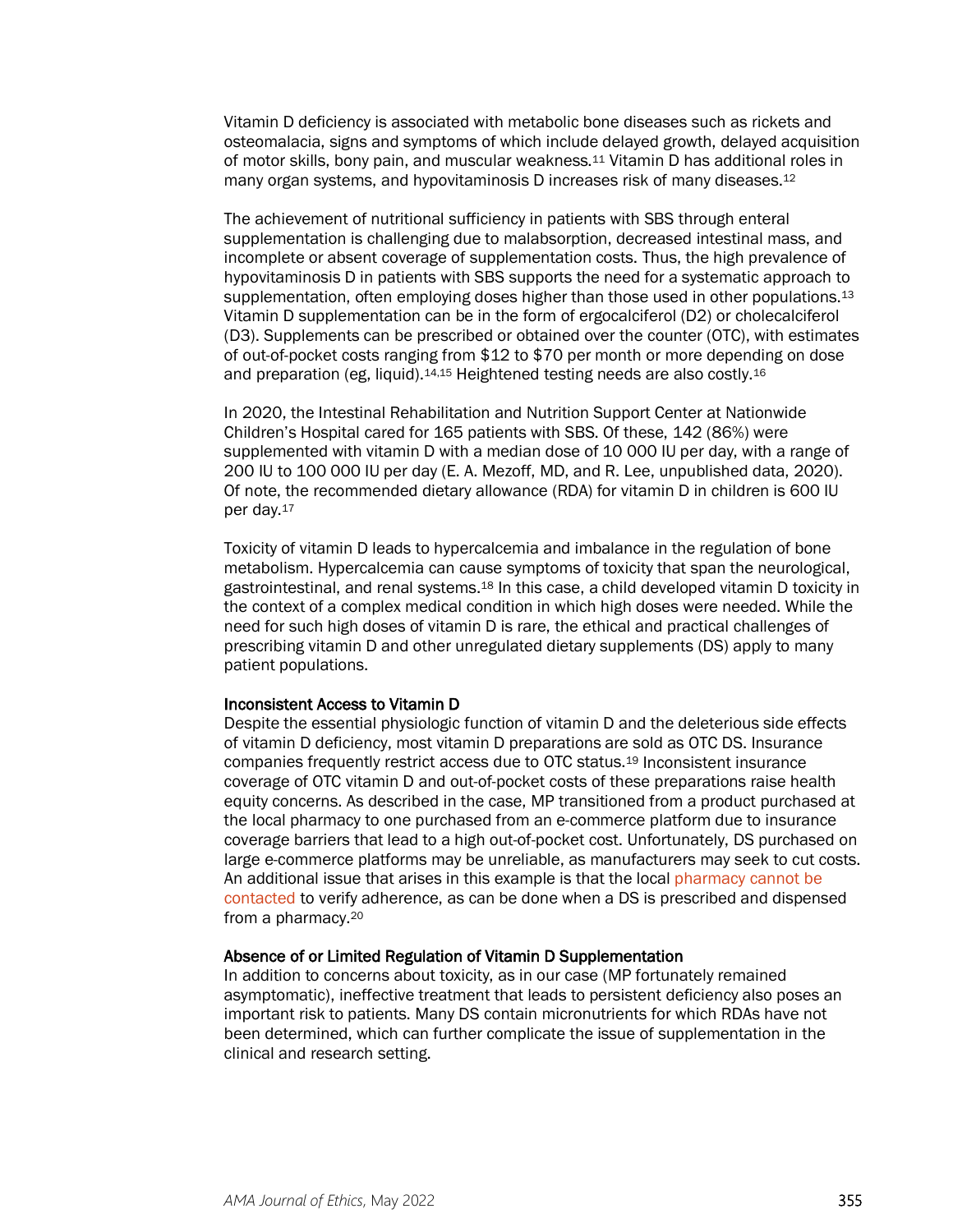Because manufacturing processes can be inconsistent, these products can contain quantities of ingredients in amounts not listed on the label. This inconsistency can lead to either over- or underdosing the desired supplement, which in turn can lead to poor clinical outcomes for patients. In the United States, deficits in [regulatory and labeling](https://journalofethics.ama-assn.org/article/what-should-clinicians-know-about-dietary-supplements/2022-05)  [laws](https://journalofethics.ama-assn.org/article/what-should-clinicians-know-about-dietary-supplements/2022-05) also compromise the effectiveness and safety of these preparations.<sup>21,22</sup> In the case of vitamin D, for example, a widely available preparation has a dose of 50 000 IU (which is 12 500% of the RDA).16 At the other extreme, in one study of echinacea products, 10% of samples contained no echinacea, and only 43% met the quality standard described by the label, suggesting that most echinacea products did not contain the claimed ingredient content.23

In addition, there are numerous reports of contamination and adulteration of DS with heavy metals and pharmaceutical compounds.24 For example, the US Food and Drug Administration has reported hundreds of adulterated sexual enhancement supplements.25 There has been some focus on improved regulation, including labeling requirements, mandatory adverse event reporting, and proposals for increased integrity of the manufacturing process.24,26,27 Nevertheless, the existing regulations are too narrow in scope, often ignored, and difficult to police. With 72% of adults and 50% of children using DS,28 clinicians must be aware of the potential risks involved with DS use, either when prescribed or obtained OTC.

#### Recommendations for Patient Education on Supplementation

To mitigate health risks due to inconsistent manufacturing processes, clinicians should [guide patients](https://journalofethics.ama-assn.org/article/how-should-physician-counsel-vegan-patient-ibd-who-might-benefit-supplements/2018-11) to choose DS that are verified by the United States Pharmacopeia (USP). The USP Convention is a 200-year-old nonprofit organization that promotes safety of drugs, foods, and DS by establishing standards for quality and purity, auditing manufacturing facilities, and performing quality control testing.29 The USP verified mark ensures that a product contains the ingredients listed on the label in the declared potency and amounts and does not contain harmful levels of contaminants.30 A study that evaluated the potency of different vitamin D preparations found that the manufacturer that had USP verification had "generally more accurate and less variable" content of vitamin D, whereas the remaining manufacturers' products had highly variable content, with potency of all OTC products ranging from 9% to 146% of the amount of vitamin D listed on the label.31 Unfortunately, only a very small percentage of DS use the USP seal, and other verification seals exist and can confuse consumers.<sup>23,29</sup>

Data indicate that 15% of people take pharmaceuticals and DS concurrently and that potential adverse interactions occur in 40% of users.32,33 Due to the risk of DS contamination and adulteration, inconsistent DS manufacturing processes, and the absence of pharmacokinetic data, these interactions can present a diagnostic challenge. Clinicians should be aware that the highest risk occurs in patients taking drugs with a narrow therapeutic window, such as digoxin and warfarin.24 Additionally, St John's wort and ephedra are commonly involved in DS-drug interactions.26,34

A 2006 survey found that 38% of acute care facilities do not have a formal policy on DS use and that most allow DS if they are ordered by an "authorized prescriber."35 Clinicians tasked with recommending or continuing DS use—or who have concerns regarding toxicity, adverse effects, or drug interactions—should have an open conversation with their patients about these products and their goals for use (see Table) and consider consulting with a medical toxicologist or regional poison center.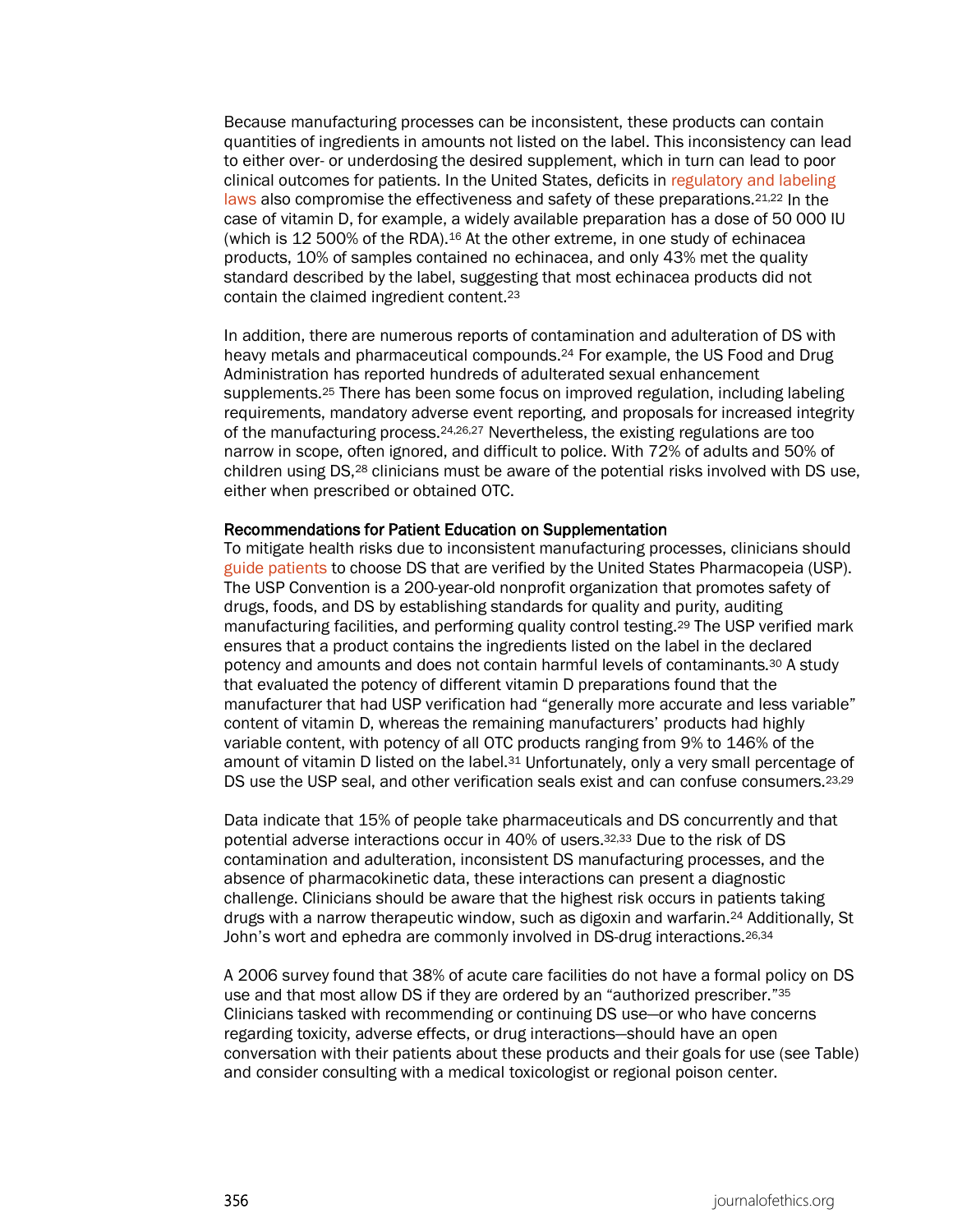| Table. Questions to Guide Discussion of Unregulated Products |                                                                                                                       |
|--------------------------------------------------------------|-----------------------------------------------------------------------------------------------------------------------|
| Category                                                     | <b>Questions</b>                                                                                                      |
| Origin                                                       | Who recommended the supplement?                                                                                       |
|                                                              | Why is that person's advice trusted?                                                                                  |
| Rationale                                                    | What is supplementation trying to achieve                                                                             |
|                                                              | Is the preference for regulated or unregulated supplements, and why?                                                  |
|                                                              | What does regulation mean?                                                                                            |
| Options                                                      | What are the options (eg, preparation and/or formulation, dosing route,<br>concentration) and how are they regulated? |
|                                                              | Are there medical reasons to narrow the options?                                                                      |
|                                                              | What are the costs of options and what is good value?                                                                 |
|                                                              | Where can the options be obtained?                                                                                    |
|                                                              | Is the source trusted?                                                                                                |
| Goal                                                         | How will we know the supplement is effective?                                                                         |
|                                                              | How will we know the supplement is safe?                                                                              |
|                                                              | Are there drug or disease state interactions?                                                                         |

### **Conclusion**

There are challenges in prescribing vitamin D and other dietary supplements, particularly for children. The OTC status of products, large number of products and suppliers, lack of oversight, and potentially inconsistent patient adherence and caregiver administration are all risk factors for harm in the form of toxicity or persistent deficiencies. Clinicians should explore patients' knowledge, evaluate their adherence, and advocate for their patients with insurance companies to maximize effectiveness and minimize health inequities.

#### References

- 1. Yang CF, Duro D, Zurakowski D, Lee M, Jaksic T, Duggan C. High prevalence of multiple micronutrient deficiencies in children with intestinal failure: a longitudinal study. *J Pediatr*. 2011;159(1):39-44.e1.
- 2. Ubesie AC, Kocoshis SA, Mezoff AG, Henderson CJ, Helmrath MA, Cole CR. Multiple micronutrient deficiencies among patients with intestinal failure during and after transition to enteral nutrition. *J Pediatr*. 2013;163(6):1692-1696.
- 3. Namjoshi SS, Muradian S, Bechtold H, et al. Nutrition deficiencies in children with intestinal failure receiving chronic parenteral nutrition. *JPEN J Parenter Enteral Nutr*. 2018;42(2):427-435.
- 4. Stabler SP. Clinical practice. Vitamin B12 deficiency. *N Engl J Med*. 2013;368(2):149-160.
- 5. Poskitt EM. Early history of iron deficiency. *Br J Haematol*. 2003;122(4):554- 562.
- 6. Vanderhoof JA, Langnas AN. Short-bowel syndrome in children and adults. *Gastroenterology*. 1997;113(5):1767-1778.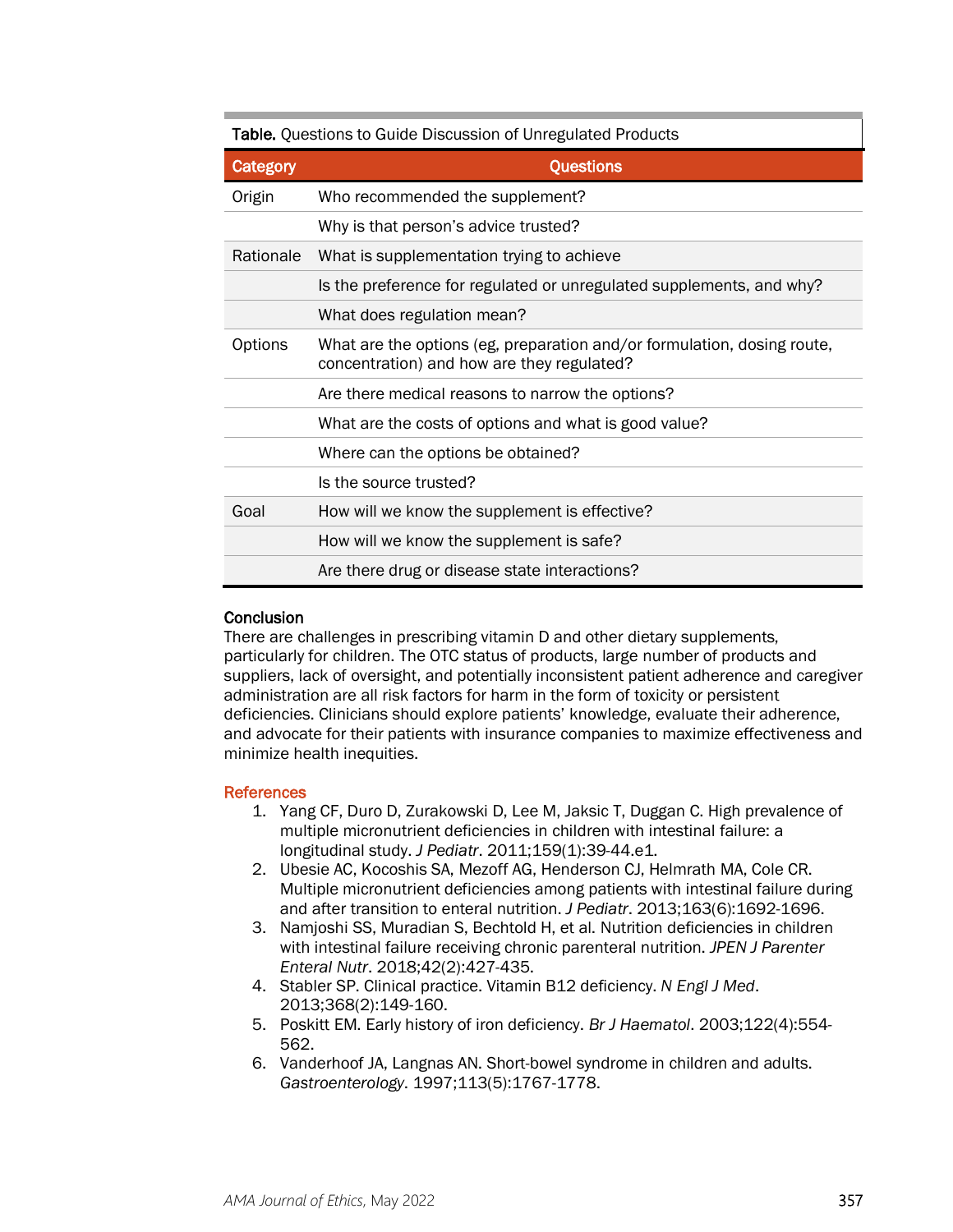- 7. Goulet O, Olieman J, Ksiazyk J, et al. Neonatal short bowel syndrome as a model of intestinal failure: physiological background for enteral feeding. *Clin Nutr*. 2013;32(2):162-171.
- 8. Mutanen A, Mäkitie O, Pakarinen MP. Risk of metabolic bone disease is increased both during and after weaning off parenteral nutrition in pediatric intestinal failure. *Horm Res Paediatr*. 2013;79(4):227-235.
- 9. Nucci AM, Ellsworth K, Michalski A, Nagel E, Wessel J; ASPEN Pediatric Intestinal Failure Section. Survey of nutrition management practices in centers for pediatric intestinal rehabilitation. *Nutr Clin Pract*. 2018;33(4):528-538.
- 10. Neelis E, Olieman J, Rizopoulos D, et al. Growth, body composition, and micronutrient abnormalities during and after weaning off home parenteral nutrition. *J Pediatr Gastroenterol Nutr*. 2018;67(5):e95-e100.
- 11. Inoue A, Itabashi K, Iwai T, Kitahara H, Watanabe Y. Imaging findings of vitamin deficiencies: are they forgotten diseases? *BJR Open*. 2021;3(1):20210011.
- 12. Di Holick MF. Vitamin D: important for prevention of osteoporosis, cardiovascular heart disease, type 1 diabetes, autoimmune diseases, and some cancers. *South Med J*. 2005;98(10):1024-1027.
- 13. Grenade N, Kosar C, Steinberg K, Avitzur Y, Wales PW, Courtney-Martin G. Use of a loading dose of vitamin D for treatment of vitamin D deficiency in patients with intestinal failure. *JPEN J Parenter Enteral Nutr*. 2017;41(3):512-516.
- 14. Vitamin D analogues. GoodRx. Accessed December 24, 2021. <https://www.goodrx.com/vitamin-d-analogues>
- 15. Office of Procurement, Acquisition and Logistics. Pharmacy prices. US Department of Veterans Affairs. Accessed December 24, 2021. <https://www.va.gov/opal/docs/nac/fss/vaFssPharmPrices.xlsx>
- 16. Vitamin D tests: when you need them—and when you don't. Choosing Wisely. February 2014. Accessed January 4, 2022. <https://www.choosingwisely.org/patient-resources/vitamin-d-tests/>
- 17. Ross AC, Taylor CL, Yaktine AL, Del Valle HB, eds. *Dietary Reference Intakes for Calcium and Vitamin D*. National Academies Press; 2011.
- 18. Marcinowska-Suchowierska E, Kupisz-Urbańska M, Łukaszkiewicz J, Płudowski P, Jones G. Vitamin D toxicity—a clinical perspective. *Front Endocrinol (Lausanne)*. 2018;9:550.
- 19. Karaa A, Kriger J, Grier J, et al. Mitochondrial disease patients' perception of dietary supplements' use. *Mol Genet Metab*. 2016;119(1-2):100-108.
- 20. Riley WJ. Health disparities: gaps in access, quality and affordability of medical care. *Trans Am Clin Climatol Assoc*. 2012;123:167-172.
- 21. Starr RR. Too little, too late: ineffective regulation of dietary supplements in the United States. *Am J Public Health*. 2015;105(3):478-485.
- 22. Cohen PA. Assessing supplement safety—the FDA's controversial proposal. *N Engl J Med*. 2012;366(5):389-391.
- 23. Gilroy CM, Steiner JF, Byers T, Shapiro H, Georgian W. Echinacea and truth in labeling. *Arch Intern Med*. 2003;163(6):699-704.
- 24. Fox LM. Plant- and animal-derived dietary supplements. In: Nelson LS, Howland MA, Lewin NA, Smith, SW, Goldfrank LR, Hoffman RS, eds. *Goldfrank's Toxocologic Emergencies*. 11th ed. McGraw-Hill Education; 2019:chap 43.
- 25. Tainted sexual enhancement products. US Food and Drug Administration. March 4, 2022. Accessed March 17, 2022. [https://www.fda.gov/drugs/medication](https://www.fda.gov/drugs/medication-health-fraud/tainted-sexual-enhancement-products)[health-fraud/tainted-sexual-enhancement-products](https://www.fda.gov/drugs/medication-health-fraud/tainted-sexual-enhancement-products)
- 26. Kurt TL, Hall AH, McKay C. ACMT position statement: dietary supplements. *J Med Toxicol*. 2006;2(3):116-118.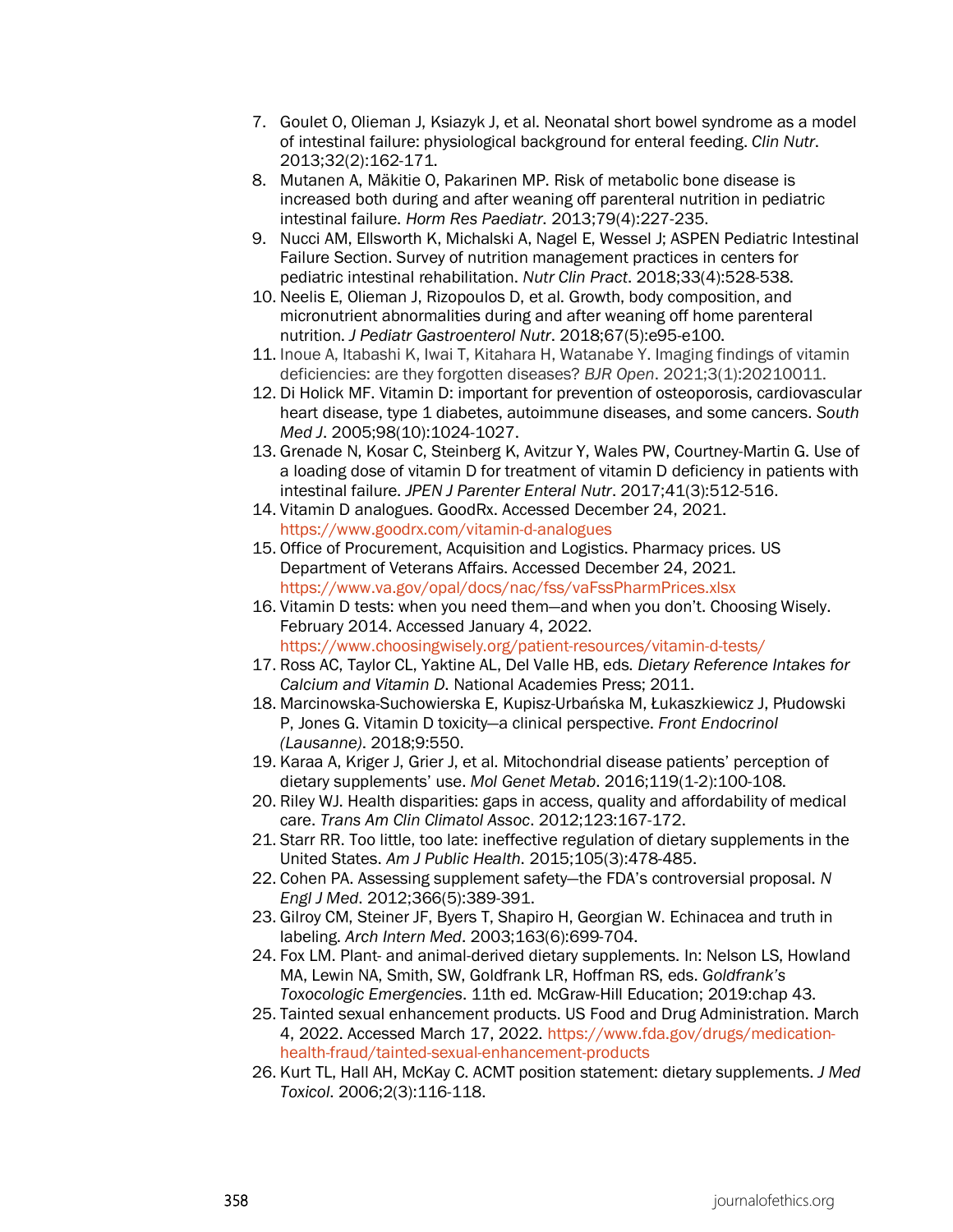- 27. Marcus DM, Grollman AP. The consequences of ineffective regulation of dietary supplements. *Arch Intern Med*. 2012;172(13):1035-1036.
- 28. Council for Responsible Nutrition. 2020 CRN consumer survey on dietary supplements: consumer intelligence to enhance business outcomes.
- 29. Brown AC. An overview of herb and dietary supplement efficacy, safety and government regulations in the United States with suggested improvements. Part 1 of 5 series. *Food Chem Toxicol*. 2017;107(pt A):449-471.
- 30. USP Verified Mark. USP (United States Pharmacopeia). Accessed July 1, 2021. <https://www.usp.org/verification-services/verified-mark>
- 31. LeBlanc ES, Perrin N, Johnson JD Jr, Ballatore A, Hillier T. Over-the-counter and compounded vitamin D: is potency what we expect? *JAMA Intern Med*. 2013;173(7):585-586.
- 32. Izzo AA, Ernst E. Interactions between herbal medicines and prescribed drugs: an updated systematic review. *Drugs*. 2009;69(13):1777-1798.
- 33. Bush TM, Rayburn KS, Holloway SW, et al. Adverse interactions between herbal and dietary substances and prescription medications: a clinical survey. *Altern Ther Health Med*. 2007;13(2):30-35.
- 34. Fugh-Berman A, Ernst E. Herb-drug interactions: review and assessment of report reliability. *Br J Clin Pharmacol*. 2001;52(5):587-595.
- 35. Bazzie KL, Witmer DR, Pinto B, Bush C, Clark J, Deffenbaugh J Jr. National survey of dietary supplement policies in acute care facilities. *Am J Health Syst Pharm*. 2006;63(1):65-70.

Ethan A. Mezoff, MD is an assistant professor of clinical pediatrics at the Ohio State University College of Medicine, a pediatric gastroenterologist, and a member of the Center for Intestinal Rehabilitation and Nutrition Support at Nationwide Children's Hospital in Columbus, Ohio. He has published numerous primary articles and reviews on intestinal rehabilitation.

Hannah Hays, MD is an assistant professor of emergency medicine and pediatrics at the Ohio State University College of Medicine, the associate medical director of the Central Ohio Poison Center, and a medical toxicologist at Nationwide Children's Hospital in Columbus, Ohio.

Ala Shaikhkhalil, MD is an attending pediatric gastroenterologist and a physician nutrition specialist at Nationwide Children's Hospital and an assistant professor of clinical pediatrics at the Ohio State University College of Medicine in Columbus, Ohio. Her research focuses on nutrition education in medical training, gastrointestinal and nutritional manifestations of cystic fibrosis, and the role of zinc in growth and body composition of extremely preterm infants.